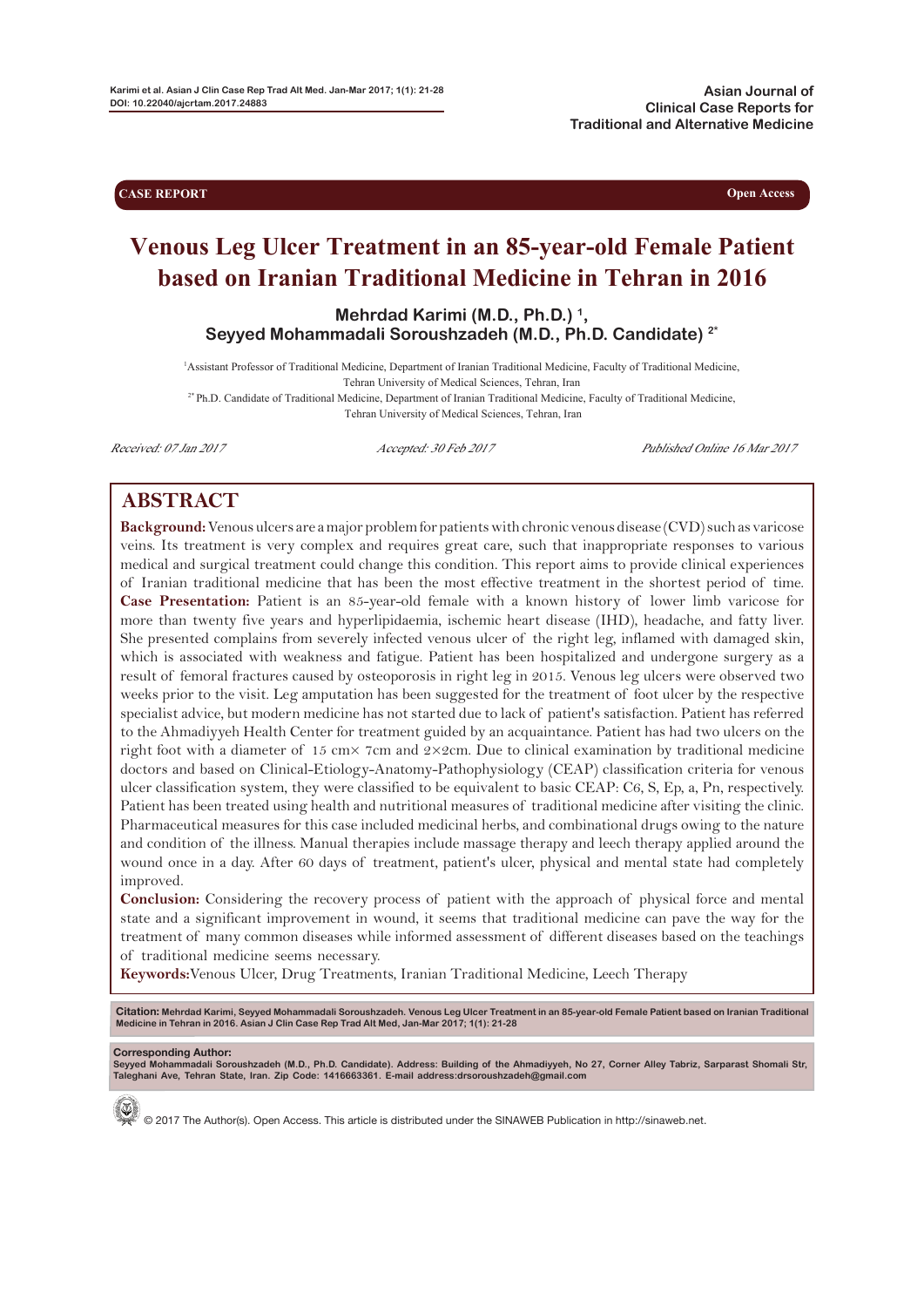# **Introduction**

Venous ulcers are a major problem for patients with CVD such as varicose veins. About two and a half million American adults are affected by venous ulcers [1]. Venous ulcers of the leg affect more than 600,000 persons in American [2] and form about 80% of all ulcers in the leg region [3]. Venous ulcers are advanced stages of chronic venous disorders which are developed due to persistently high venous blood pressure, impaired blood circulation, and chronic inflammation of the skin [4-7]. These ulcers are painful and remain long term and their risk of recurrence is about 72% [8]. Venous ulcers reduce quality of life, and cause sleep disorders, stress-induced pain, and restriction of movement, and also involve high economic costs [9]. Despite the expansion of treatments and improvements in the management of these wounds, venous ulcers and recurrence remain a major problem in the elderly [10] given that the treatment of venous leg ulcers is complicated and needs great care. The strategy of these treatments also requires familiarity with the classifications of treatment of venous leg ulcers. Today, CEAP classification is employed to examine the wound, the wound treatment, and prognosis [11]. Thus far, several therapeutic procedures have been introduced for the treatment of these wounds which include patient education about the upper region of the leg, elastic compression therapy, and surgical procedures, and skin grafts. One of the major problems in the treatment of venous ulcers is impaired wound healing which may require a long time and on the other hand, ulcer recurrence is high. The chronic wounds along with morbidity are also prone to infection such that they may lead to amputation. Treatment of chronic wounds is a medical problem. On the contrary, if the wound becomes infected, which often occurs as a result of different organisms, there is need to identify more types of pathogens. Moreover, many pathogens are resistant to various antibiotics, therefore using antibiotics can be effective in the prevention of resistance to antibiotics and is more accepted by patients, with less cost  $\lceil 12 \rceil$ . Therefore, it

was necessary that based on Iranian traditional medicine, new drugs which have the largest therapeutic effect in the shortest period of time should be evaluated and reported scientifically.

### **Case Presentation**

#### **Medical History and Examination according to Modern Medicine**

The patient is an 85-year-old female with a known history of lower limb varicose for more than twenty five years and hyperlipidaemia, IHD, headache, fatty liver. The patient is a housewife, educated in elementary school, residents and born in Tehran, weighing about 60 kg, with height of 160 cm. Patient had complaints of severe infected venous ulcer of the right leg, inflamed and damaged skin, which was associated with weakness and fatigue. Patient has been hospitalized and undergone surgery as a result of femoral fractures caused by osteoporosis of right leg in 2015. About 20 years ago, she has been undergoing gallstone surgery. Patient had observed venous leg ulcers two weeks prior to the visit. Leg amputation has been suggested for the treatment of foot ulcer by the respective specialist advice, but modern medicine has not started due to lack of patient's satisfaction. Patient had referred to the Ahmadiyyeh Health Center for treatment guided by an acquaintance.

Patient was treating with oral tablets of sodium valproate 200 mg once daily and furosemide 40 mg once daily and atorvastatin 20 mg once daily and modified release nitroglycerin 2.6 tablet once daily, ASA 80 mg tablet once a day and ferrous sulfate tablet once a day. Patient has cardiovascular risk factors, including 1) 15-year-old hyperlipidemia treated with atorvastatin 20 mg once a day, 2) lack of appropriate exercise. The patient's vital signs included: temperature: 38°C, respiratory rate of 18 breaths per minute, pulse rate of 90 beats per minute, systolic blood pressure of 110 mm Hg, and diastolic blood pressure of 70 mmHg. Patients have two ulcers on the right leg with diameters of 7×15 cm and 2×2cm. Due to clinical examination by traditional medicine doctors and based on CEAP classification criteria for venous ulcer classification system, they were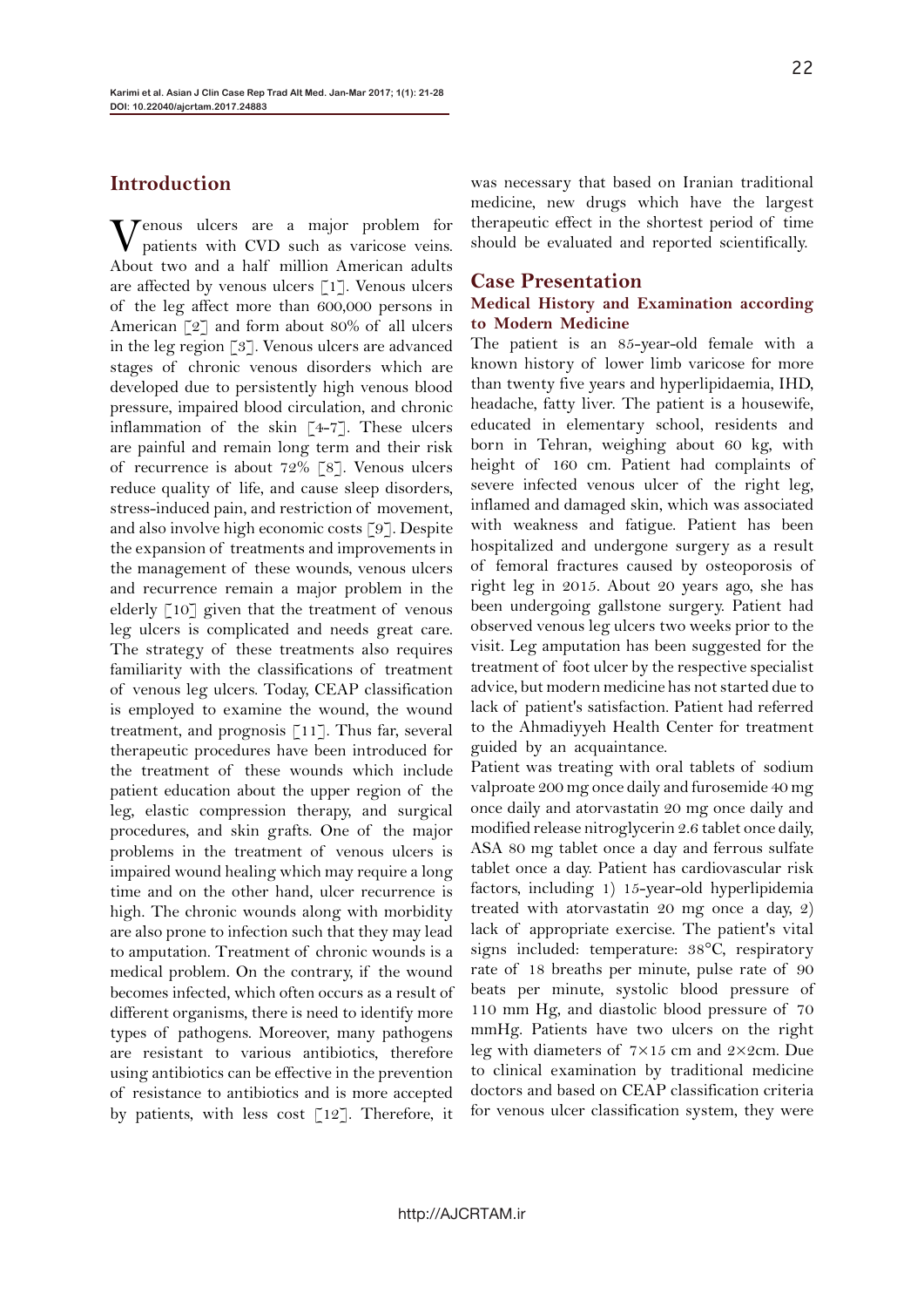classified to be equivalent to basic CEAP: C6, S, Ep, a, Pn, respectively. In other words, patient had an infectious wound in the right leg with severe inflammation and swelling which continued near the knee. The wound was initially small which became enlarged with time due to lack of treatment. The patient also suffered from anxiety and depression due to the awareness of the amputation of her right leg as a result of an infection and inflammation of the wound which causes grogginess and palpitations. In other examinations, there were hamstring muscles in both sides, especially the right side, gastrocnemius in both sides, and cramps in trapezius in left side.

# **Medical History and Examinations according to Iranian Traditional Medicine**

The patient didn't observe correct nutritional practices in terms of prevention and hygiene, in other words, she didn't observe the recommendations of physicians regarding abstinence and the principles of health protection. At the time of admission, patient had no condition in terms of general condition, and also had weakness of physical forces, fatigue and intense anxiety. Her health temperament was cold and dry (soda) and a little cold and wet (phlegm), and this temperament was due to her age, habits, and ulcers which infected her. According to traditional medicine, the patient was out of balance in terms of her temperament and due to her age, she had severely reduced physical force. For this reason, before any intervention, the patient was required to rebuild her physical forces. In other words, the patients' childhood temperament seemed hot and wet while she had overcome melancholy and phlegm in the current temperament which included physically bad melancholy temperament (cold and dry) and phlegm (cold and more) in organ and whole body. In terms of the six essential principles of health in the Iranian traditional medicine, she does not have very good history and didn't carry out safe health practices. In physical terms, she was pale and weak. At the touch of the patient's body, she was more cold and dry and in her sick organ also more cold and dry. Patient's pulse was weak and slow. In mental and neurological terms, she seemed extremely anxious that this was more of a melancholy accumulation. The patient also complained of catarrh.

## **Treatment**

The measures of traditional medicine for this patient included protecting the health and nutrition, medicinal plants and manual treatments such as Hirudo medicinalis, massage, honey therapy, poultice, sits bath, daily and continuous washing, if needed the wounds are debrided.

# **Measures to Protect Health and Nutrition:**

The treatment measures were started on patient from 11/09/2016. In the first session, according to the diagnosis, nutritional advice and recommendations of the six essential principles were presented. For the correct nutrition, the patient was advised to avoid eating cold and dry foods and cold and wet foods. Given the weakness of physical force in patient, she was advised to eat nutritious foods and at the same time necessary explanations were given to the patient to comply with the six essential principles.

## **Pharmaceutical Measures:**

Due to the nature and condition of this patient, medical herbs and combinational drugs were used. Herbs were used for this patient as laxative of soda, expectorant, and especially disposing the wound moisture and on the other hand, by using active ingredient of plants for healing the wound, and also treating depression. The most important plants used during the course of two months for patients were applied in different situations as follows:

Chamomile, thyme extract and valerian were prescribed as laxative for melancholy and phlegm. Apart from the purpose of reforming the mood, these plants were also used for health as antiinflammatory, antiseptic, wound drying etc. In addition, saffron and cardamom and rosewater were utilized to strengthen the, antiseptic, sedative, and teasing powers of these plants. Overall, herbal treatment in venous ulcer disease is a complex and very effective process and arrangement of these plants is very important as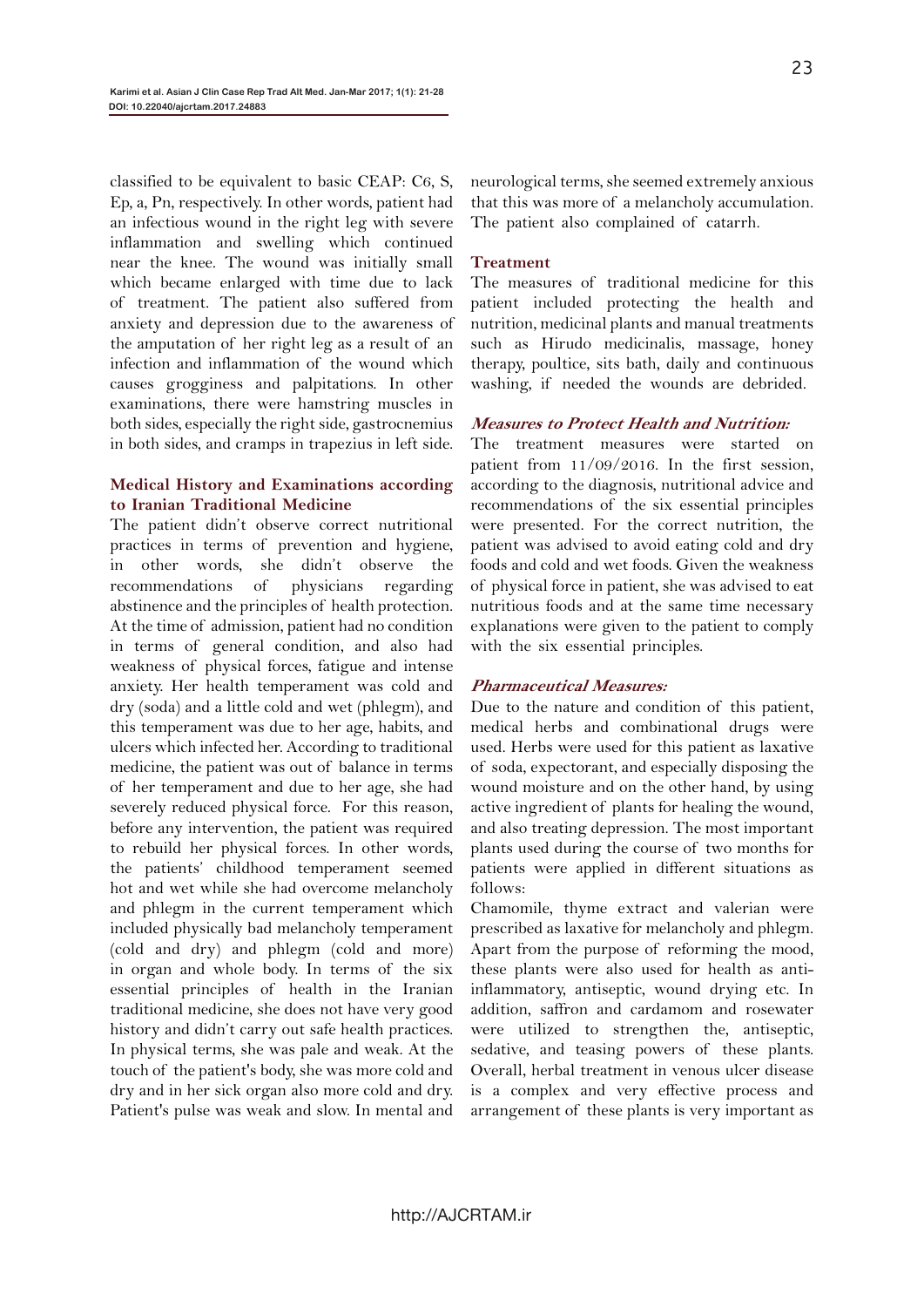single or combination which is different for each patient. The patient was also advised to dress the wound with honey once a day from night until morning. Poultice barley, chamomile, mallow were used to clean the wound twice a day and sits bath with hollyhock, mallow, yarrow, chamomile and abulkhalsa were administered once a day.

#### **Manual Measures:**

1. Massage of the patient's legs from top to bottom was recommended once a night.

In these patients, massage can increase blood flow, repair tissue, and help to remove bad mood which has been accepted in the area of traditional medicine and modern medicine. Only in traditional medicine, massage should be carried out according to the type of ill-tempered and physical forces present in this patient, the patient's leg massage was done once every night at the end of treatment.

2. Leeches therapy around the wound at one meeting with 3 small leeches for 3 weeks of treatment. In this patient, due to the physical conditions, advanced age, and the harsh conditions for displacement and economic issues, only one session of Hirudo medicinalis was performed.

#### **Treatment Results**

With regard to treatment methods, the patient's general condition was significantly improved after the third week such that weakness, dizziness, and stress were reduced and anxiety wasn't observed. Vital signs were recorded within normal limits. After a few days of treatment, granulation in the wound was observed in the tissue and this trend was accelerated by the use of Hirudo medicinalis such that ulcer and inflammation and infection of the right leg were fully recovered within two months. The patient was followed for 1 month and no recurrence was observed.

# **Discussion**

Venous ulcers are one of the biggest problems of patients who have chronic venous disorders, CVD such as varicose veins. Venous ulcers reduce quality of life, sleep disorders, stress-induced pain, and restriction of movement and provide

enormous economic costs [9]. On the other hand, ulcer recurrence is high and consequently, we need more effective and less costly therapies. Due to the high cost of treatment and long-term hospitalization and possibly amputation, different methods have been employed all over the world to treat the wound and new therapies have also being explored  $\lceil 13 \rceil$ , which has also been assessed in the present study.

In this report, an attempt has been made to use Iranian traditional medicine to develop an effective and affordable treatment for health maintenance and for the use of our patient and it was reported scientifically. In summary, it can be said that explanation of the causes of traditional medicine for wounds healing is related to the ulcers with secretions. Based on evidences available in traditional medicine books, the weakness of the organs, and ill-temper play vital roles in wounding and the use of appropriate diets, poultice, sits bath, phlebotomy, bloodletting and leeches are common in the treatment of wounds. These patients can be helped by traditional medicine. In this study, nutritional advices and recommendations of the six essential principles were presented for the patient to learn and upholding the principles of feeding practices in traditional medicine can help in treatment procedure. In Iranian traditional medicine, the drugs are used for healing the wounds cleaning the ulcer, removing the illtemper of the organ, and strengthening the organs. In this study, herbs with mentioned effects such as chamomile, mallow, and yarrow have been used.

In summary, the use of plant for the treatment of wound is a complex and at the same time very effective task and arrangement of these plants as single or combined is very important which is different for each patient. Studies have been conducted on the effectiveness of plants mentioned as the sources of new medicine. Different studies have been conducted on the effectiveness of Chamomile plant on wound in which various anti-inflammatory pathways and re-epithelialization have been evaluated  $\lceil 14-18 \rceil$ . In addition, some studies have been carried out on the effect of Mallow on peptic ulcer [19-20]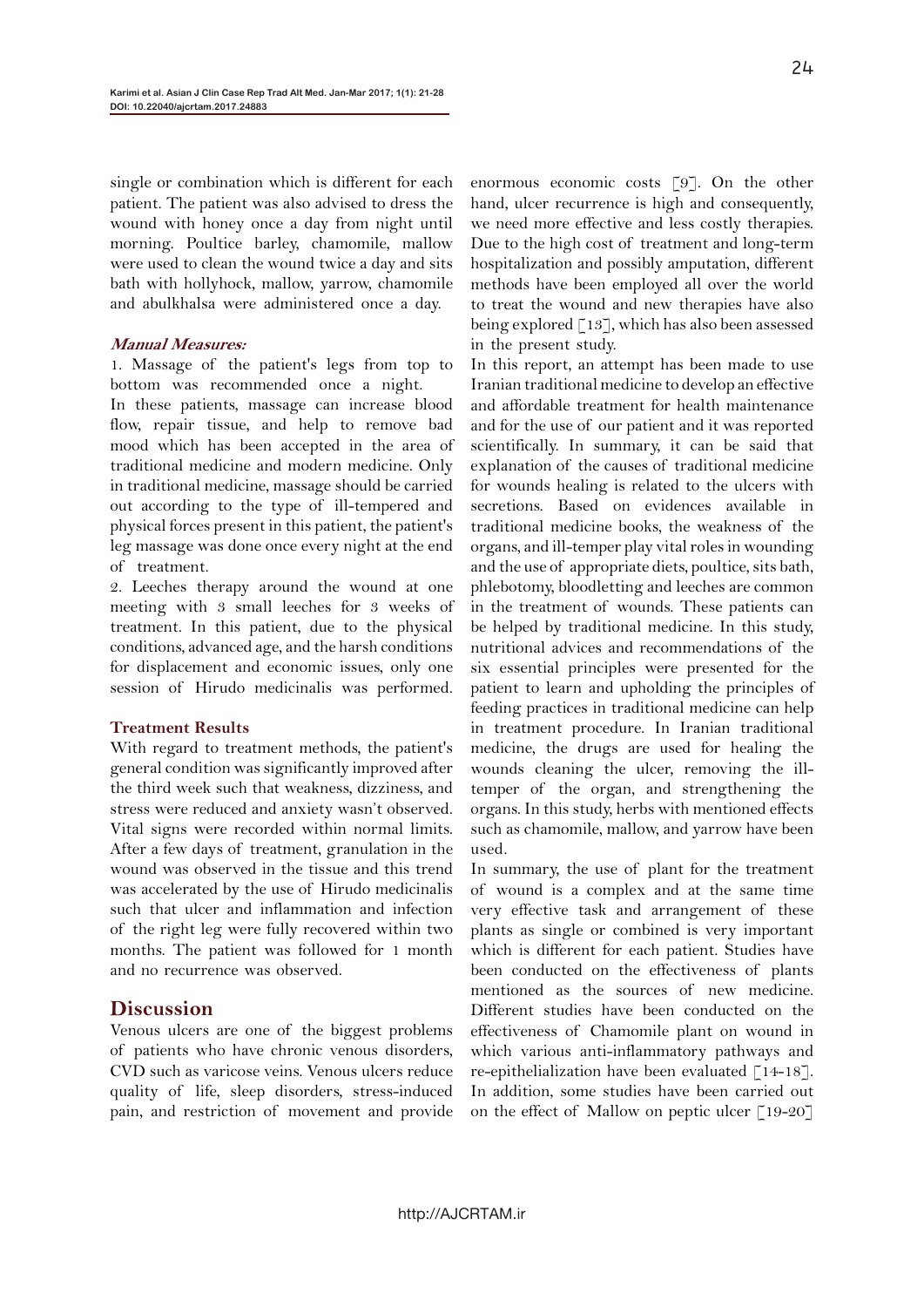and the effect of grain has also been studied in gastric ulcers in rats [21]. Several studies have also been conducted on the positive effect of Yarrow on wound healing [22-24]. Studies have also been published on the effects of leech therapy in the treatment of vascular disorders and wound healing [25-26]. Honey has been used in the treatment of wounds for a very long time. Studies have been published regarding the effect of honey in wound treatment [27-31]. In this patient, the patient's bandages have accelerated wound healing process and no infection was observed in the wound. At the end, complementary medicine can be used to achieve a cheaper treatment with low side effect, and more effective progress.

# **Conclusion**

Iranian traditional medicine as a medical school can have effective clinical findings in treating some diseases such as venous leg ulcer disease. In the treatment of wounds, Iranian traditional medicine causes less spending and reduces the use of antibiotics in patients. Therefore, according to the principles of Iranian traditional medicine, it can be investigated and evaluated as a new non-invasive treatment which has the largest therapeutic effect in the shortest period of time.

# **List of Abbreviations**

IHD: Ischemic heart disease CEAP classification: Clinical-Etiology-Anatomy-Pathophysiology classification CVD: chronic venous disorders

# **Competing Interests**

The authors have no conflict of interest in the publication of this article.

# **Contributing Authors**

This paper presents the results of therapeutic activities of Doctor Seyyed Mohammadali Soroushzadeh. Dr. Mehrdad Karimi advised and contributed in this article.

## **Acknowledgments**

The authors would like to appreciate the

cooperation of the patient and her families for participating in this study and completing the patient care process. Unsparing efforts of Dr. Mehrdad Karimi in the treatment process is also appreciated.

# **References**

[1] Valencia IC, Falabella A, Kirsner RS, Eaglstein WH. Chronic venous insufficiency and venous leg ulceration. J Am Acad Dermatol. 2001; 44(3): 401-21.

[2] Bowman PH, Hogan DJ. Leg ulcers: a common problem with sometimes uncommon etiologies. Geriatrics. 1999; 54(3): 43-50.

[3] Phillips T, Stanton B, Provan A, Lew R. A study of the impact of leg ulcers on quality of life: financial, social, and psychologic implications. J Am Acad Dermatol. 1994; 31(1): 49-53.

[4] Abularrage CJ, Sidawy AN, Aidinian G, Singh N, Weiswasser JM, Arora S. Evaluation of the microcirculation in vascular disease. J Vasc Surg. 2005; 42(3): 574-81.

[5] Bergan JJ, Schmid-Schönbein GW, Smith PD, Nicolaides AN, Boisseau MR, Eklof B. Chronic venous disease. N Engl J Med. 2006 Aug 3;  $355(5):488-98.$ 

[6] Coleridge Smith P. The causes of skin damage and leg ulceration in chronic venous disease. Int J Low Extrem Wounds 2006; 5(4):160-68.

[7] Pascarella L, Schönbein GW, Bergan JJ. Microcirculation and venous ulcers: a review. Ann Vasc Surg. 2005; 19(6): 921-7.

[8] Reichenberg J, Davis M. Venous ulcers. Semin Cutan Med Surg. 2005; 24(4): 216-26.

[9] DeCotiis M, Konz EC. Minimizing complications of pain and dressing adherence in the treatment of venous leg ulcers. Ostomy Wound Manage 2008; 54(2):12-16.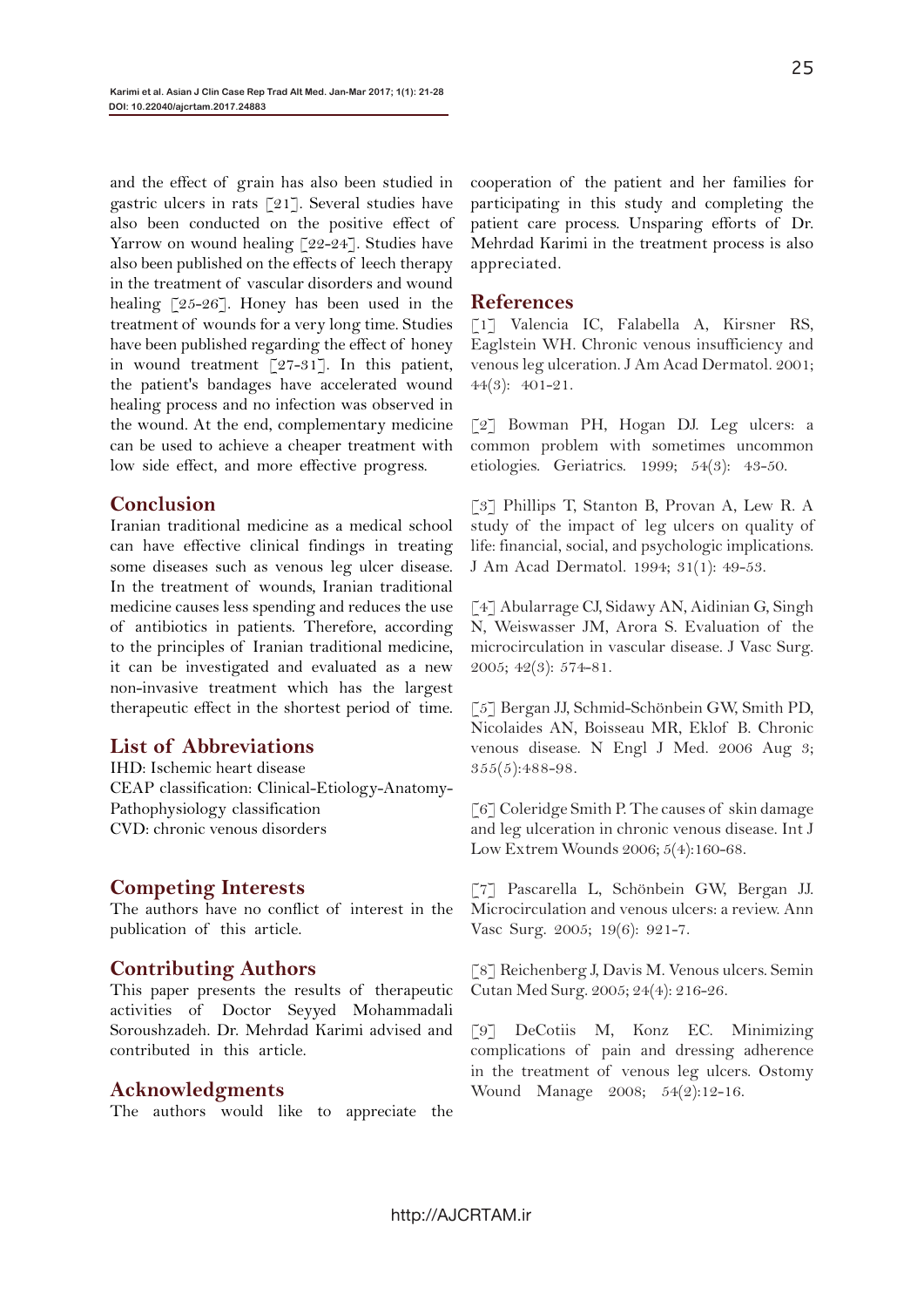[10] Sayre EK, Kelechi TJ, Neal D. Sudden increase in skin temperature predicts venous ulcers: a case study. J Vasc Nurs. 2007; 25(3): 46- 50.

[11] Eklöf B1, Rutherford RB, Bergan JJ, Carpentier PH, Gloviczki P, Kistner RL, et al; American Venous Forum International Ad Hoc Committee for Revision of the CEAP Classification. Revision of the CEAP classification for chronic venous disorders: consensus statement. J Vasc Surg. 2004; 40(6): 1248-52.

[12] O'Meara S1, Al-Kurdi D, Ologun Y, Ovington LG, Martyn-St James M, Richardson R. Antibiotics and antiseptics for venous leg ulcers. Cochrane Database Syst Rev. 2014 Jan 10; (1):CD003557.

[13] Kalish J, Hamdan A. Management of diabetic foot problems. J Vasc surg 2010; 51(2):476-86.

[14] Oliveira BV, Barros Silva PG, Nojosa Jde S, Brizeno LA, Ferreira JM, Sousa FB, et al. TNFalpha expression, evaluation of collagen, and TUNEL of Matricaria recutita L. extract and triamcinolone on oral ulcer in diabetic rats. J Appl Oral Sci. 2016; 24(3): 278-90.

[15] Cemek M, Yilmaz E, Büyükokuroğlu ME. Protective effect of Matricaria chamomilla on ethanol-induced acute gastric mucosal injury in rats. Pharm Biol. 2010; 48(7): 757-63.

[16] Charousaei F, Dabirian A, Mojab F. Using chamomile solution or a 1% topical hydrocortisone ointment in the management of peristomal skin lesions in colostomy patients: results of a controlled clinical study. Ostomy Wound Manage 2011; 57(3):28-36.

[17] Duarte CM, Quirino MR, Patrocínio MC, Anbinder AL. Effects of Chamomilla recutita (L.) on oral wound healing in rats. Med Oral Patol Oral Cir Bucal. 2011 Sep 1; 16(6):e716-21.

[18] Al-Hashem FH. Gastroprotective effects of

aqueous extract of Chamomilla recutita against ethanol-induced gastric ulcers. Saudi Med J. 2010; 31(11): 1211-6.

[19] Hage-Sleiman R1, Mroueh M, Daher CF. Pharmacological evaluation of aqueous extract of Althaea officinalis flower grown in Lebanon. Pharm Biol. 2011; 49(3): 327-33.

[20] Zaghlool SS, Shehata BA, Abo-Seif AA, Abd El-Latif HA. Protective effects of ginger and marshmallow extracts on indomethacin-induced peptic ulcer in rats. J Nat Sci Biol Med 2015; 6(2): 421-28.

[21] Yoshizawa M, Yokoyama K, Nakano Y, Nakamura H. Protective effects of barley and its hydrolysates on gastric stress ulcer in rats. Yakugaku Zasshi. 2004; 124(8): 571-5.

[22] Potrich FB, Allemand A, da Silva LM, Dos Santos AC, Baggio CH, Freitas CS, et al. Antiulcerogenic activity of hydroalcoholic extract of Achillea millefolium L.: involvement of the antioxidant system. J Ethnopharmacol. 2010 Jul 6; 130(1): 85-92.

[23] Abd-Alla HI, Shalaby NM, Hamed MA, El-Rigal NS, Al-Ghamdi SN, Bouajila J. Phytochemical composition, protective and therapeutic effect on gastric ulcer and amylase inhibitory activity of Achillea biebersteinii Afan. Arch Pharm Res 2016; 39(2):10-20.

[24] Nemeth E, Bernath J. Biological activities of yarrow species (Achillea spp.). Curr Pharm Des 2008; 14(29):3151-67.

[25] Bapat RD, Acharya BS, Juvekar S, Dahanukar SA. Leech therapy for complicated varicose veins. Indian J Med Res. 1998 Jun; 107: 281-4.

[26] Zaidi SM. Unani treatment and leech therapy saved the diabetic foot of a patient from amputation. Int Wound J 2016; 13(3):263-64.

[27] Gethin G, Cowman S, Kolbach DN.